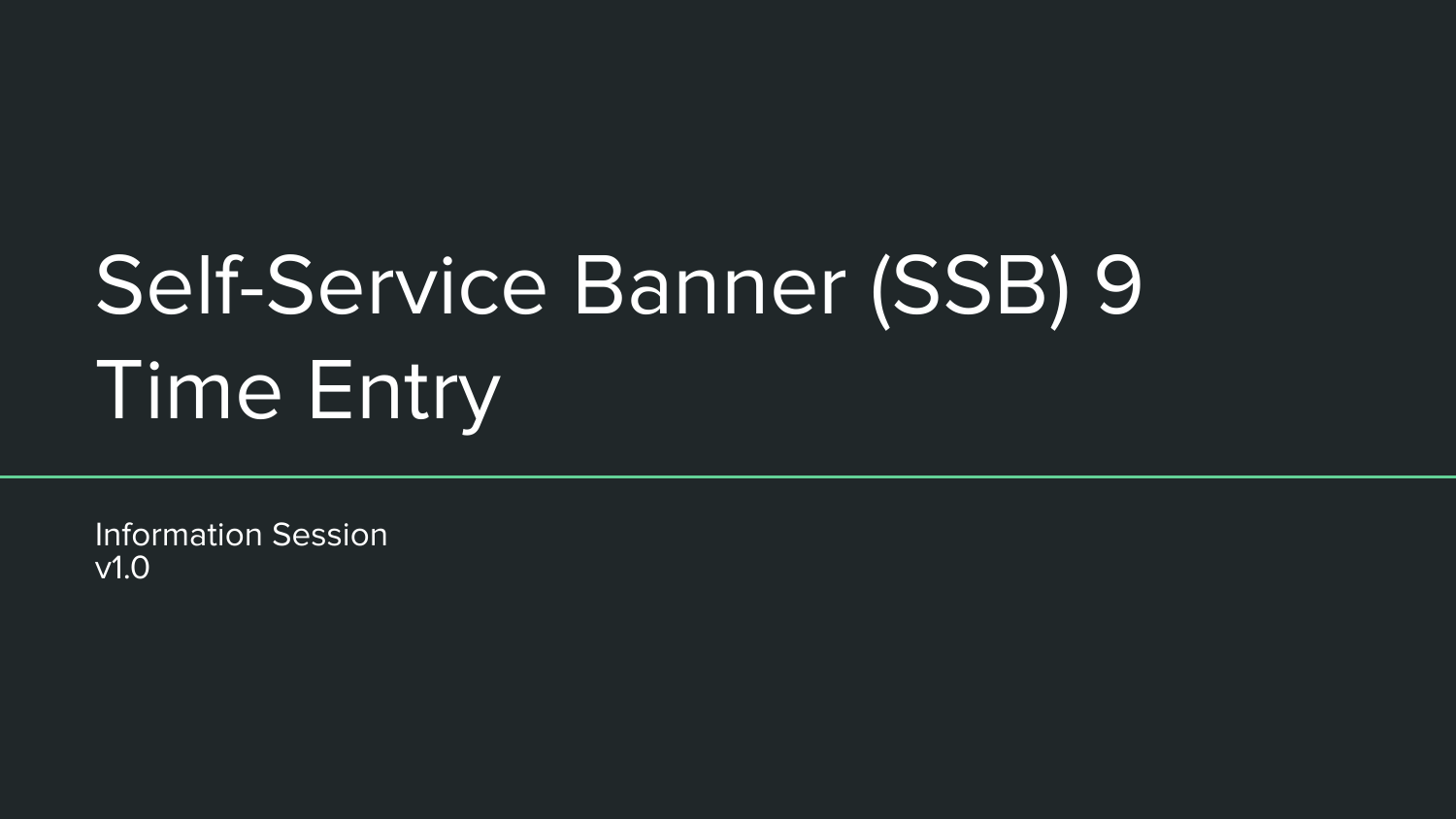## Agenda

- My.Emich Changes
- **•** Time Entry Overview
- SSB 9 Time Entry Demonstration
- Rollout Plan
- Support & Contact Information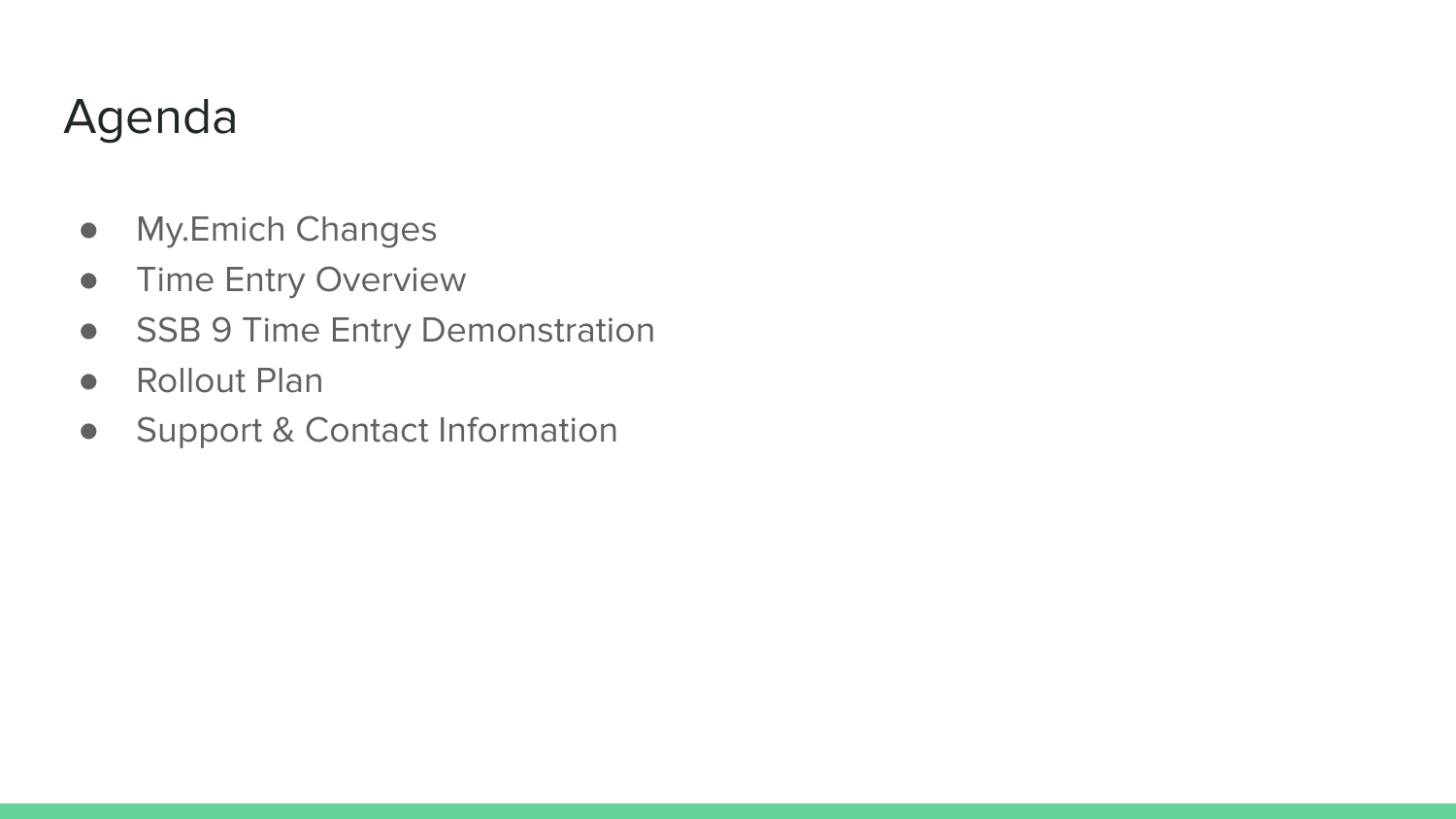## My.Emich Changes

- What is My.Emich?
- What is Self-Service Banner (SSB)?
- By the end of 2022
	- New My.Emich
	- SSB 8 to SSB 9
- Advantages
	- Newer interface
	- More mobile friendly
	- Better services organization

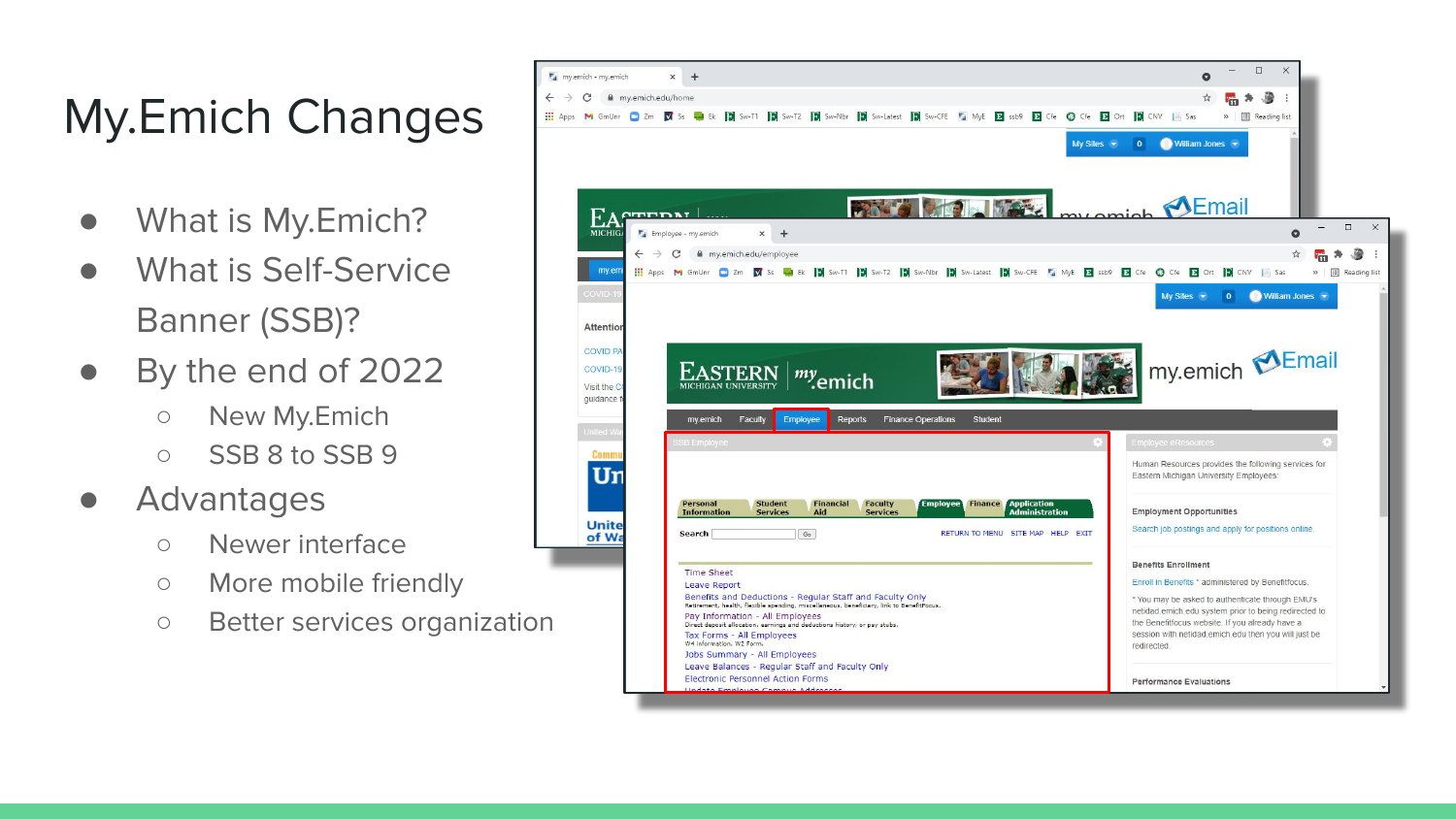#### SSB 9 Time Entry Overview

- Modern Style Updated look and feel that is less cluttered
- Calendar View Access days from a calendar view
- Mobile Friendly View and submit time from mobile devices
- Coming Soon Automatic Email Reminders

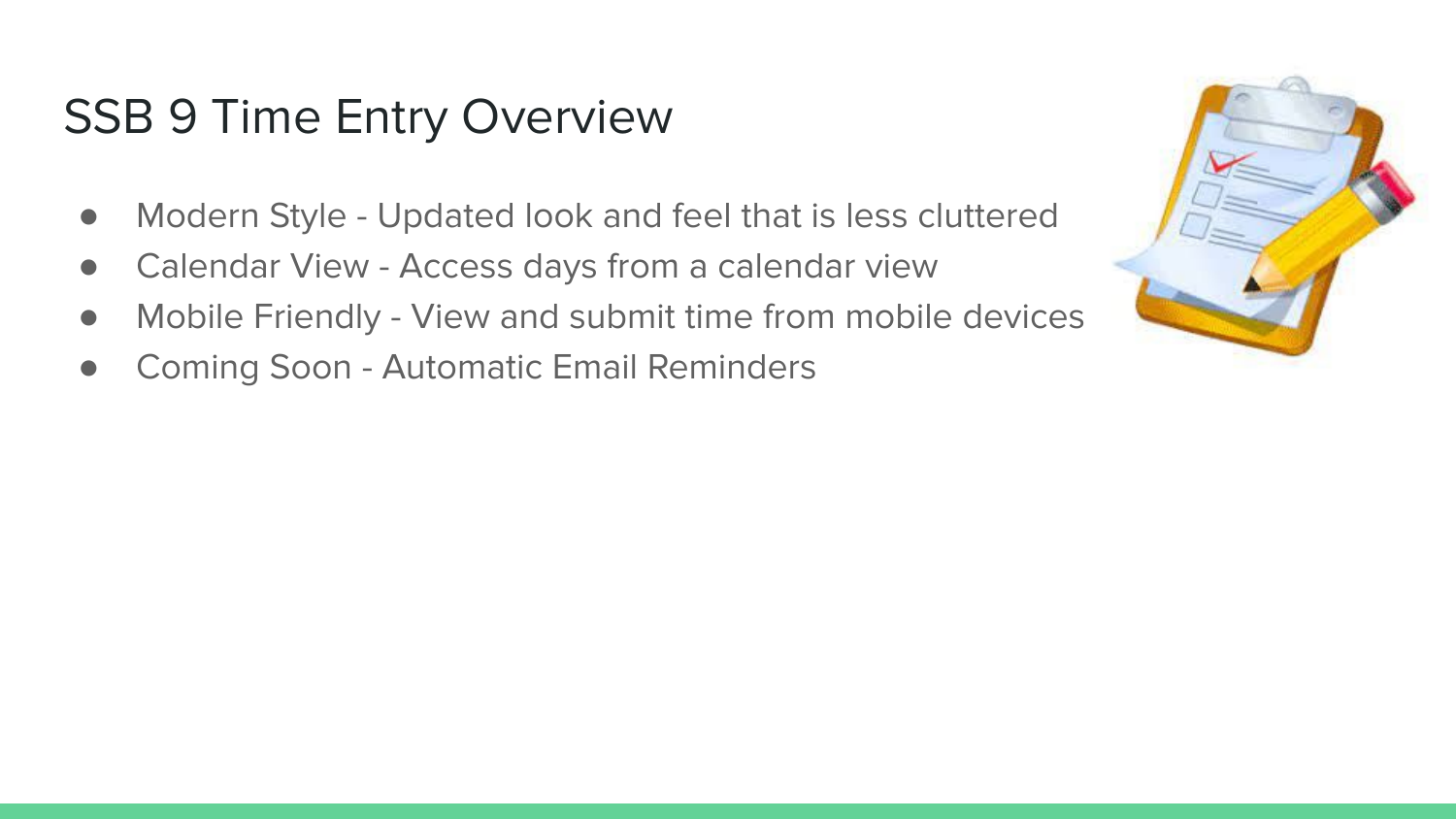### SSB 9 Time Entry Demonstration

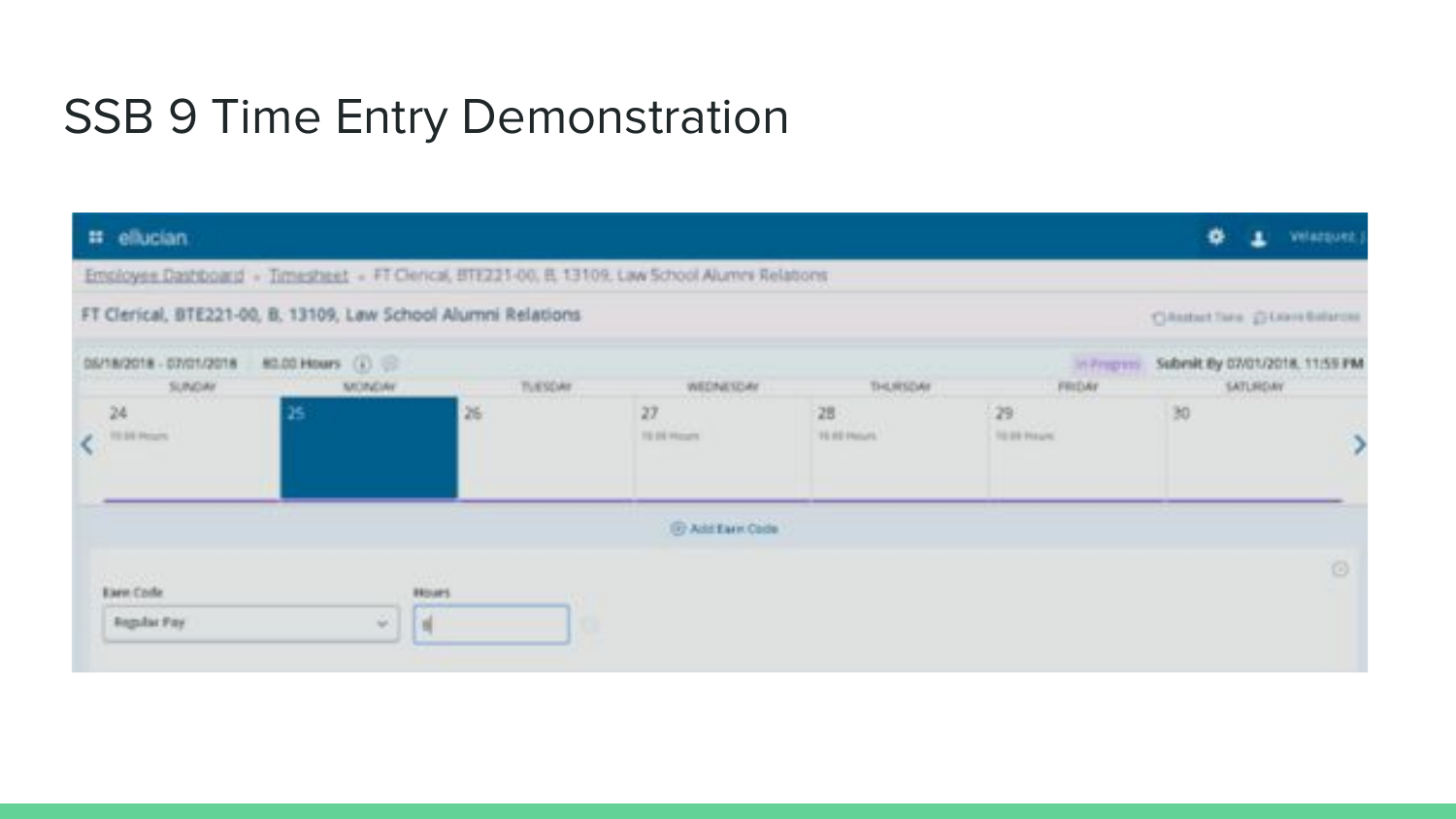#### Rollout Plan

- Available Now Time Entry in SSB 8 **and** SSB 9
- TBD 2022 Time Entry **only** in SSB 9



Self Service Banner (SSB) 9 Time Entry is available for use:

- Link from My.Emich Employee Tab
- https://bannerweb.emich.edu/EmployeeSelfService